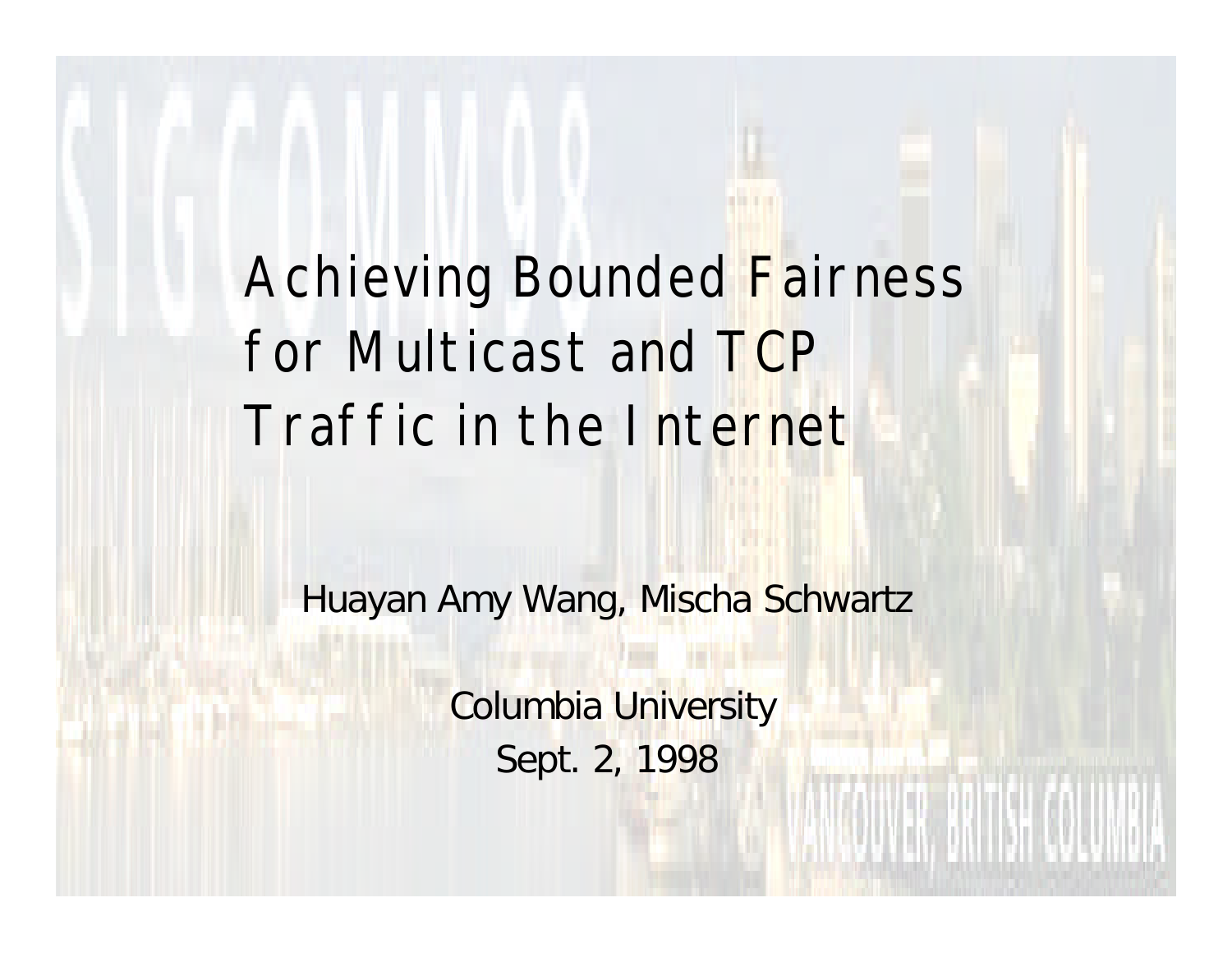### **Outline**

- **n Problem Statement**
- **n Design Objectives** 
	- ◆ Essential Fairness
- n Random Listening Algorithm (RLA)
	- ◆ Essentially Fair to TCP
	- ◆ Multicast Fairness
	- $\blacklozenge$  Performance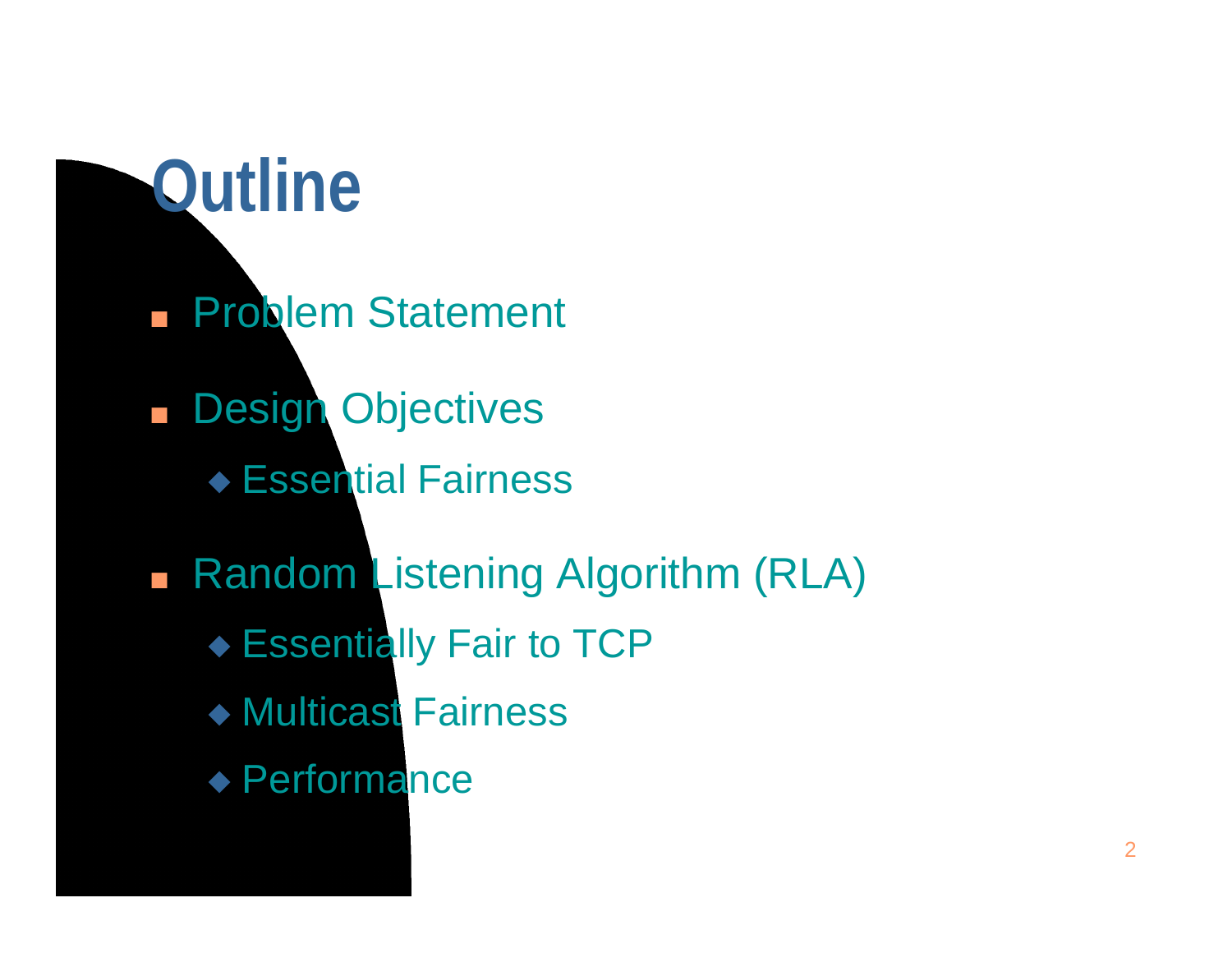### **Problem Statement**

- **n Based on current Internet infrastructure.** 
	- ◆ Drop-tail gateways prevail.
	- **RED gateways preferred.**
- **n Based on end-to-end packet loss information.**
- **n TCP background traffic.**
- Different receivers lose packets at different times.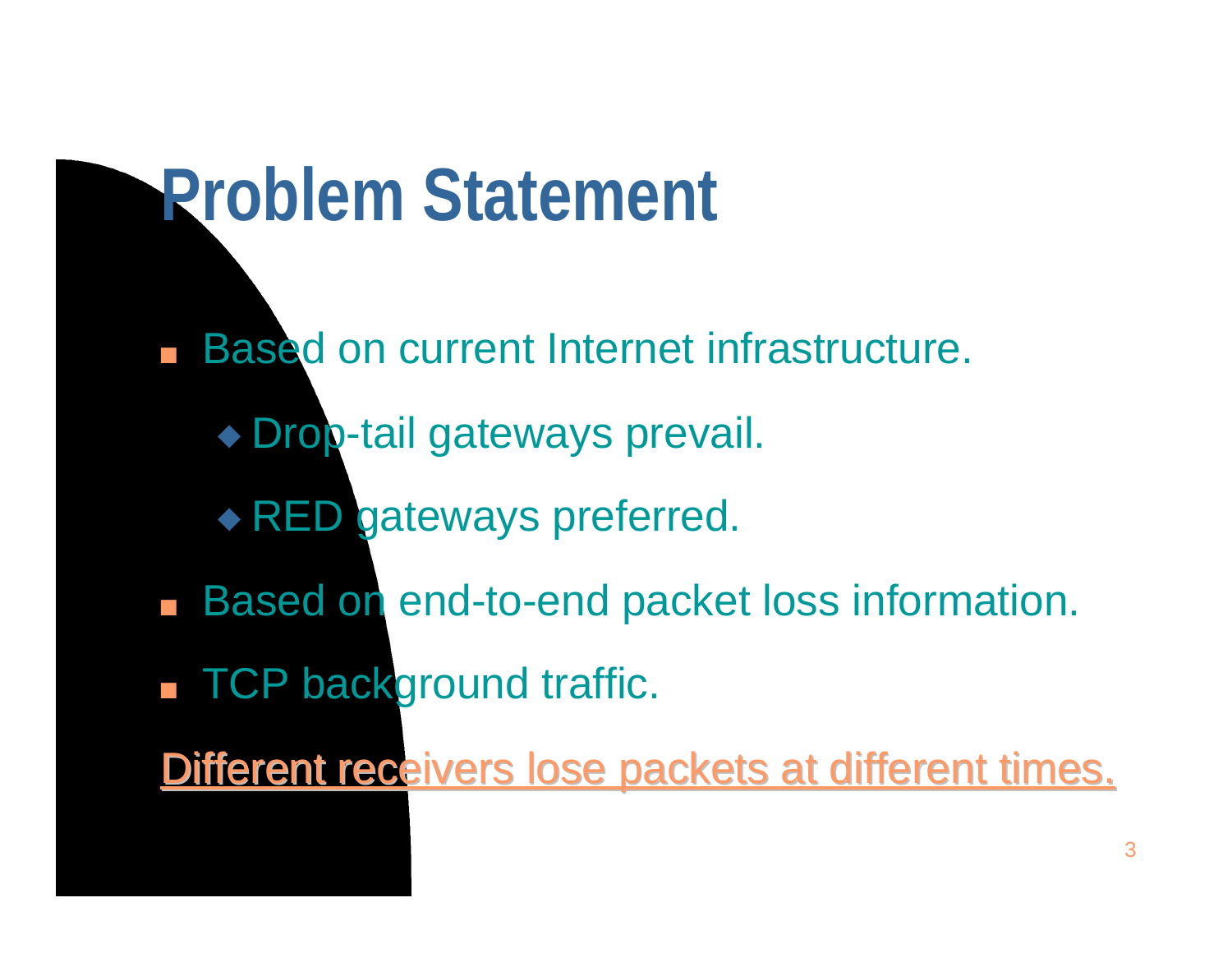# **Design Objective – TCP-like**

- **n Responsive to congestion.**
- **n Probe available bandwidth.**
- **n** Multicast fairness.
- **n** Fair to TCP.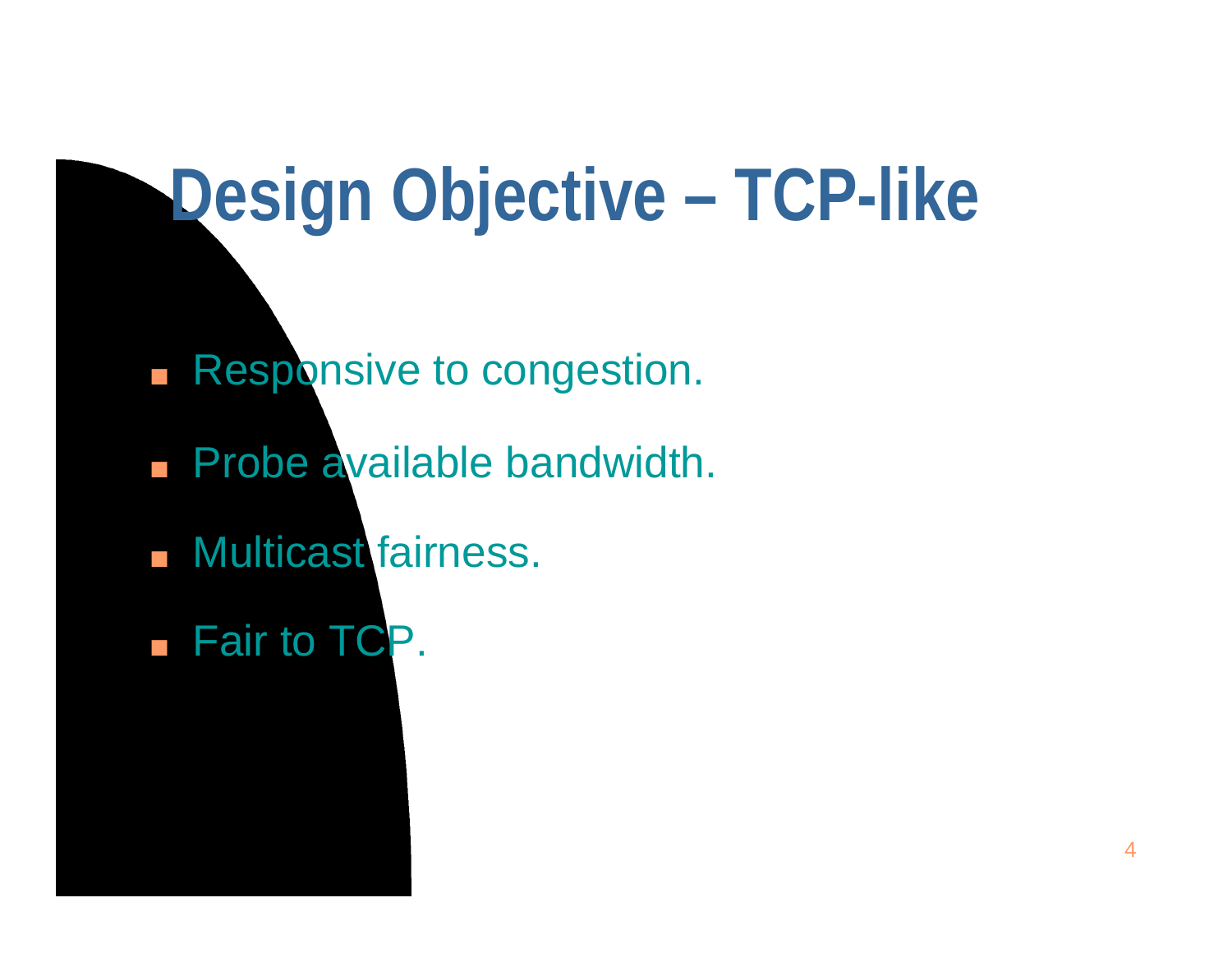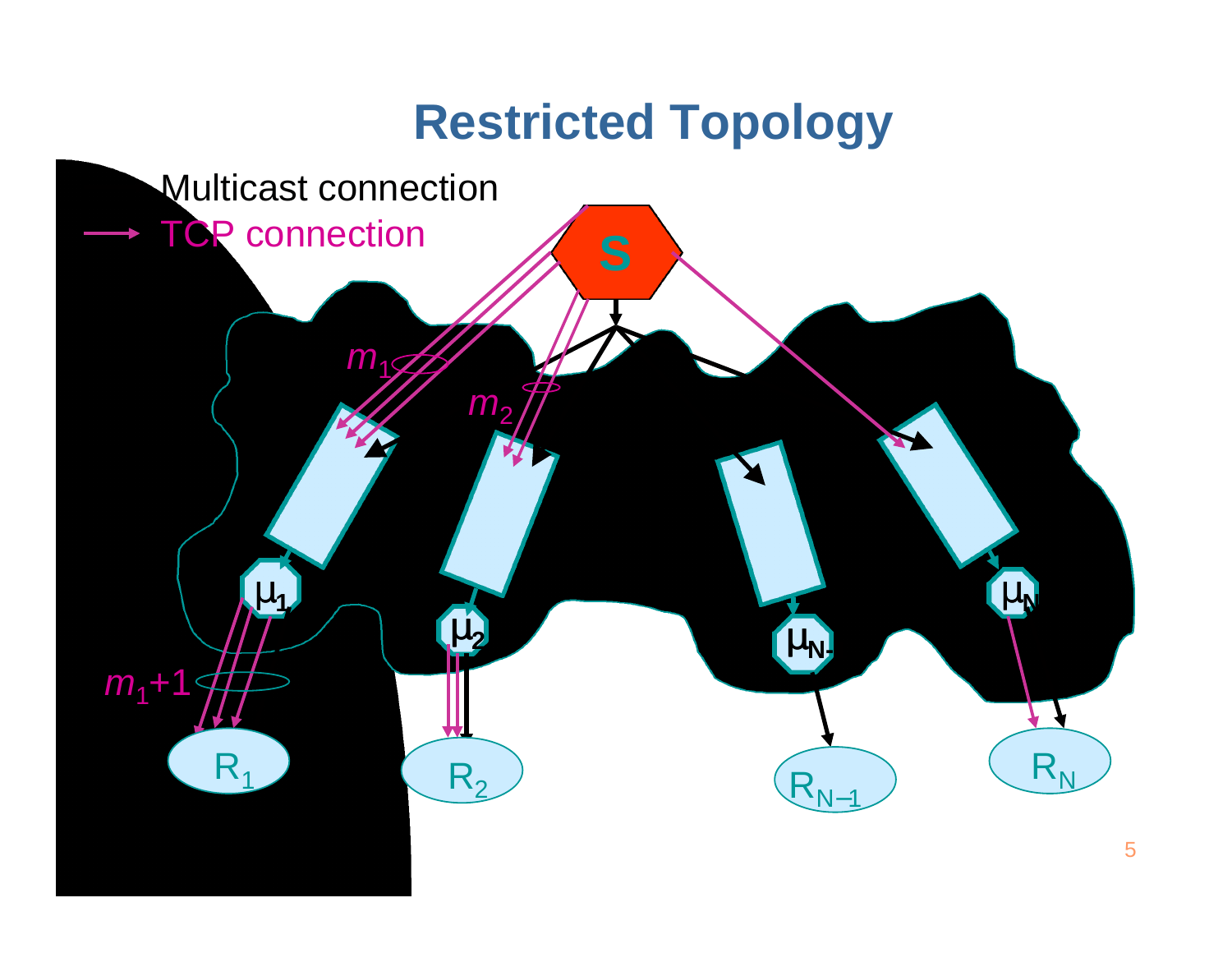### **Concepts**

- <sup>n</sup> **Soft bottleneck**:
	- $\triangleright$  **k** = arg min<sub>i</sub> { $m$ */* ( $m_i$ +1) }, i = 1, …,N.
- n One share of bandwidth:
	- $\blacktriangleright$   $\bm{l}$ <sub>min</sub> =  $\bm{m}$ <sub>k</sub> / (m<sub>k</sub>+1).
- **h** Absolute fairness (equal share):  $I_{RIA} = I_{min}$ .
- <sup>n</sup> **Essential fairness** (bounded share):

 $\triangleright$  0 <  $\mathbf{l}_{RLA}$  <  $\mathbf{m}_{k}$ , a  $\mathbf{l}_{min}$   $\mathbf{f}$   $\mathbf{l}_{RIA}$   $\mathbf{f}$   $\mathbf{b}$   $\mathbf{l}_{min}$ , a  $\mathbf{f}$   $\mathbf{b}$   $\mathbf{f}$   $\mathbf{N}$ .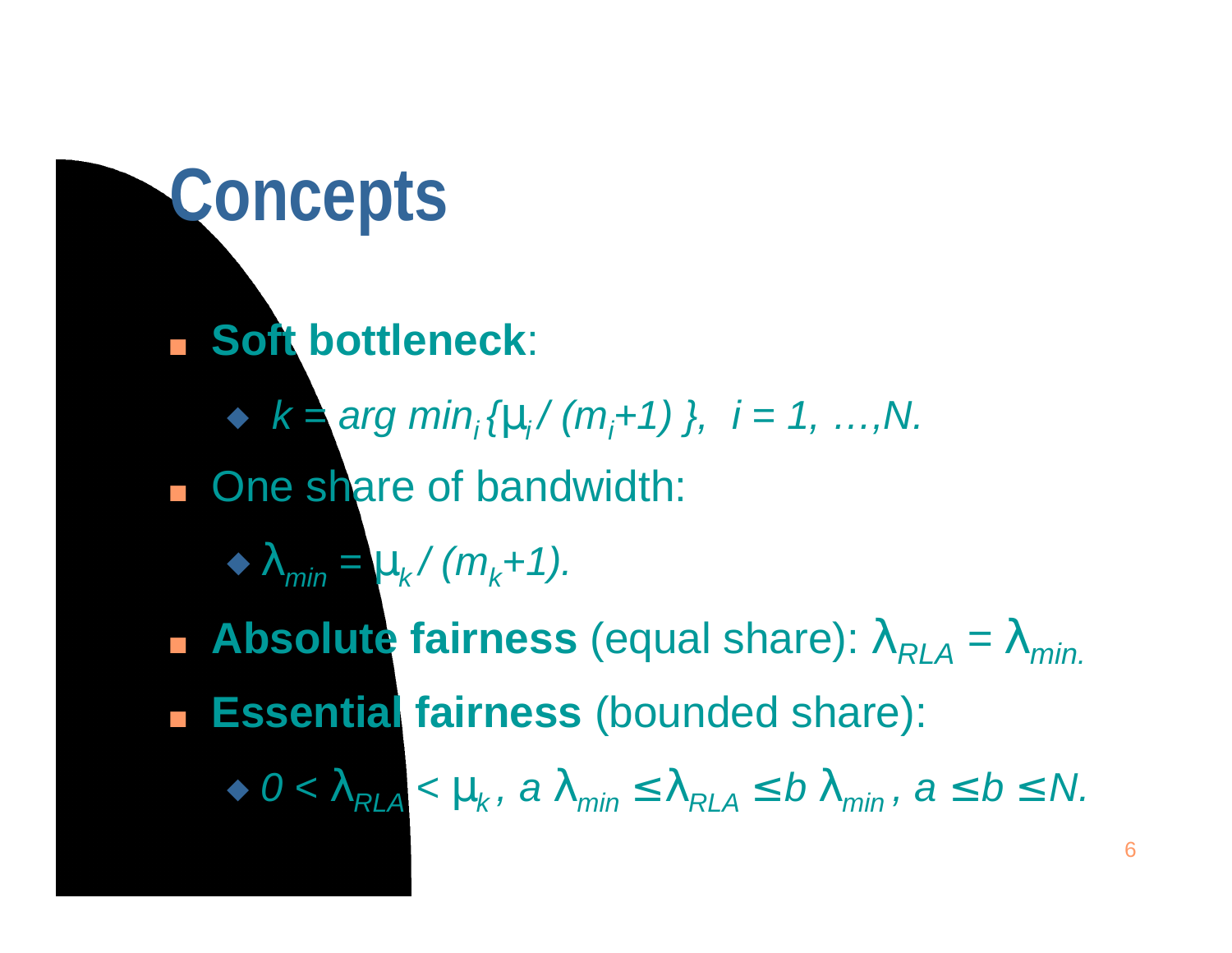# **Random Listening Algorithm**

Based on TCP SACK. <sup>n</sup> **Loss detection**: selective ACK <sup>n</sup> **Congestion detection**:  $\lozenge$  losses within 2 RTT are grouped. **n Window adjustment** policy: random listening.  $\triangleright$  Upon a congestion signal : W  $\leftarrow$  W/2 w.p. 1/n.  $\rightarrow$  n = # of rcvrs reporting congestion frequently.  $\lozenge$  Once a pkt is ACKed by all rcvrs,  $W \leftarrow W + 1/W$ .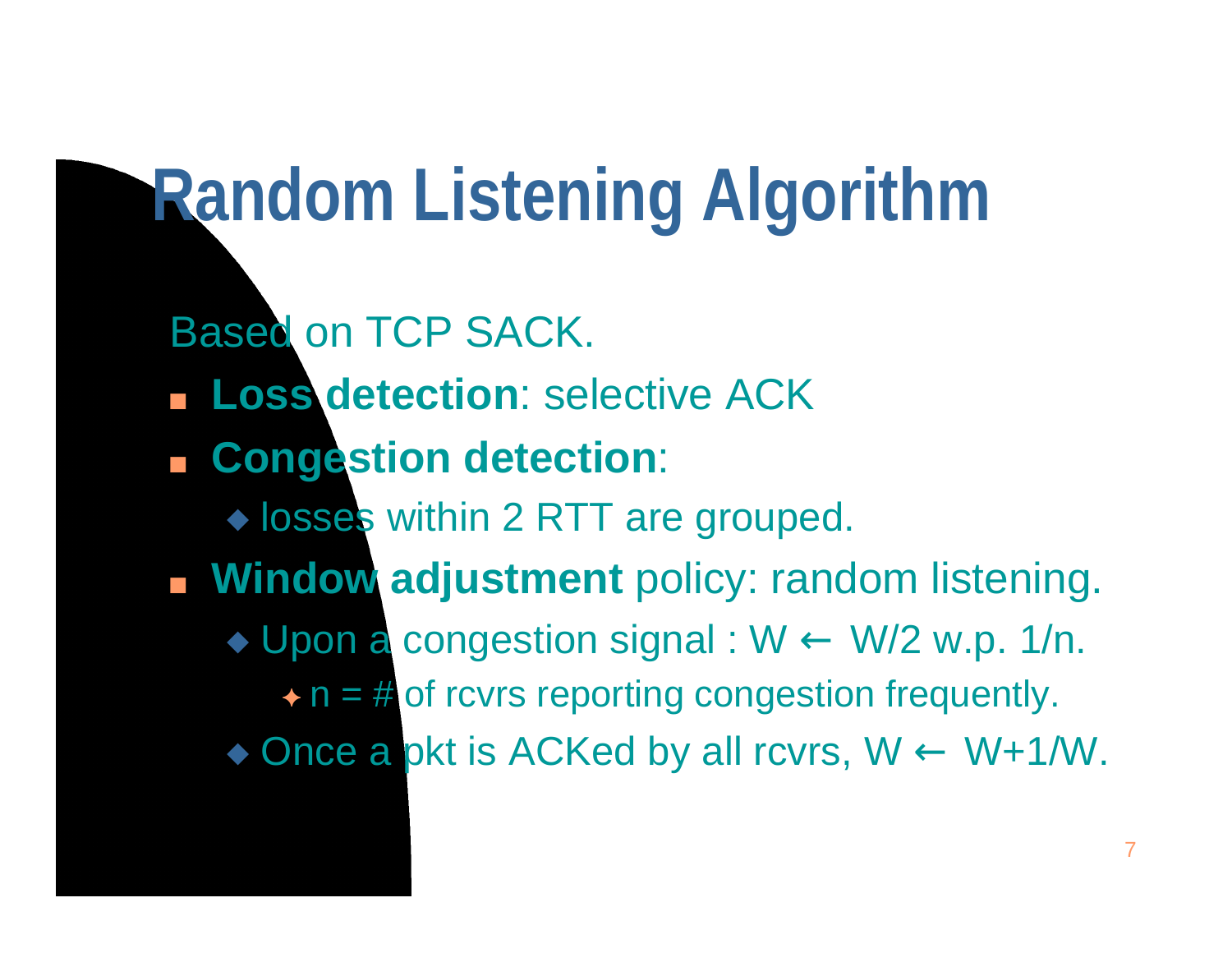### **Properties of RLA**

- **n Share with TCP through drop-tail:** ◆ congestion frequency.
- **n Share with TCP through RED:**  $\leftrightarrow$  same loss probability.
- **Figure 1** Essentially fair to TCP:  $\triangle$  RED:  $1/3$   $l$ <sub>*TCP</sub>*  $f$   $l$ <sub>*RLA</sub>*  $f$   $\sqrt{3n}$   $l$ <sub>*TCP*.</sub></sub></sub>  $\triangle$  drop-tail:  $1/4$   $I$ <sub>*TCP</sub>*  $f$   $I$ <sub>*RLA</sub>*  $f$   $2n$   $I$ <sub>*TCP</sub>*</sub></sub></sub>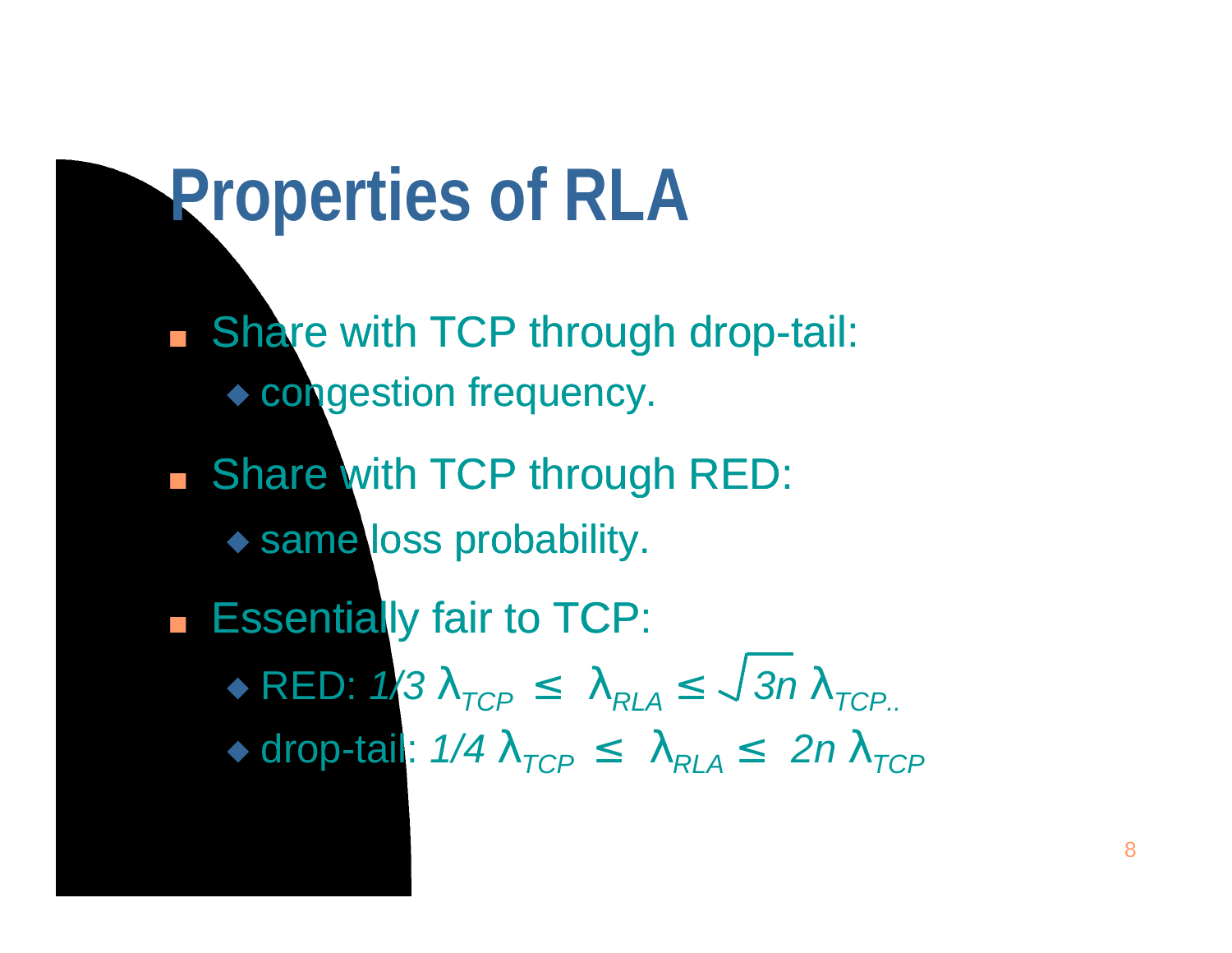## **Properties of RLA (cont)**

- **n Multicast fairness.**
- **n** Simple, similar to TCP.
- n No need to locate soft-bottleneck.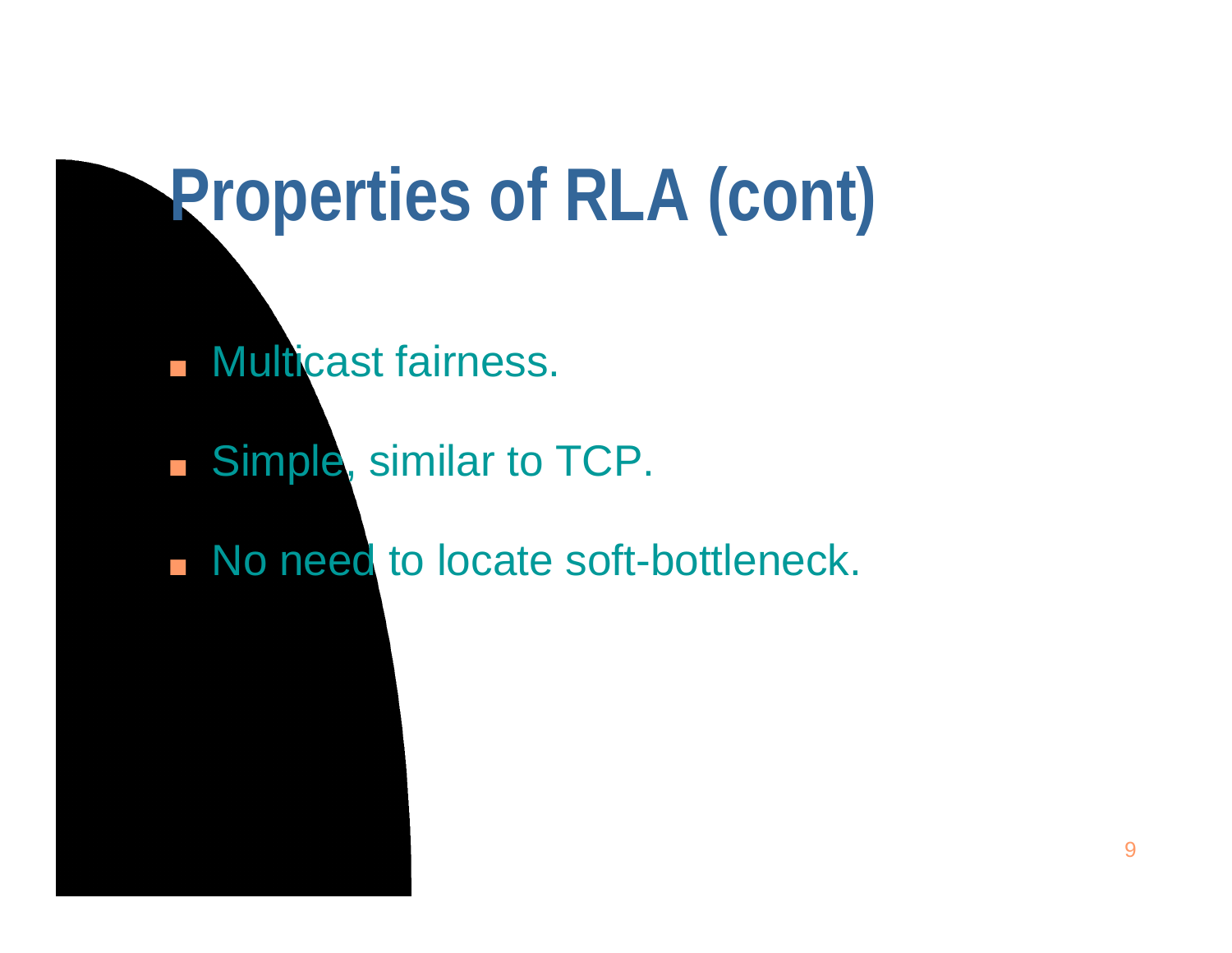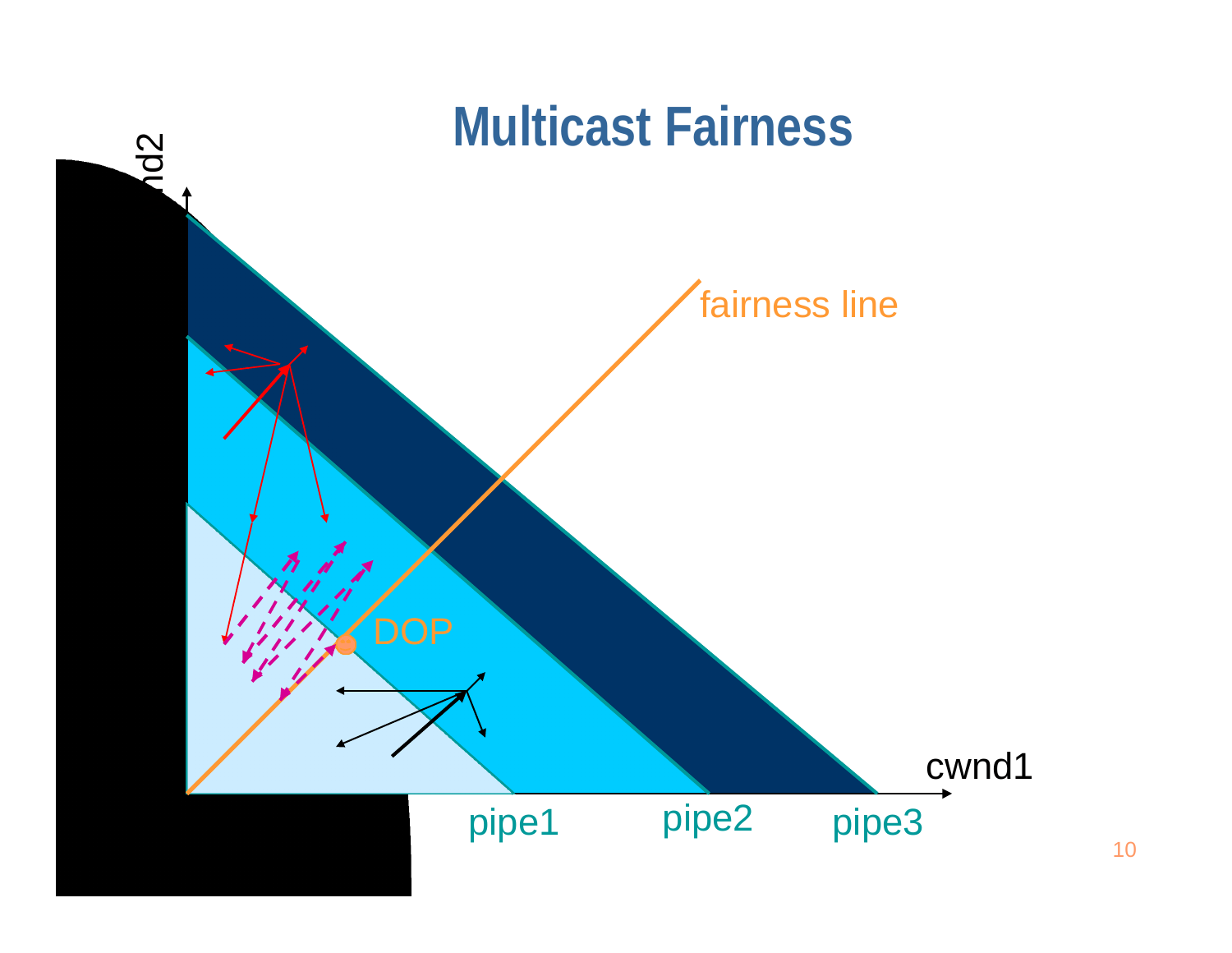## **Multicast Fairness**

Two dimensional Markovian process:

- n desired operating point (DOP) is recurrent.
- **n avg cwnd**'s of the two senders are the same.
- **n average drifts point towards DOP.**
- n probability mass focuses on area around DOP.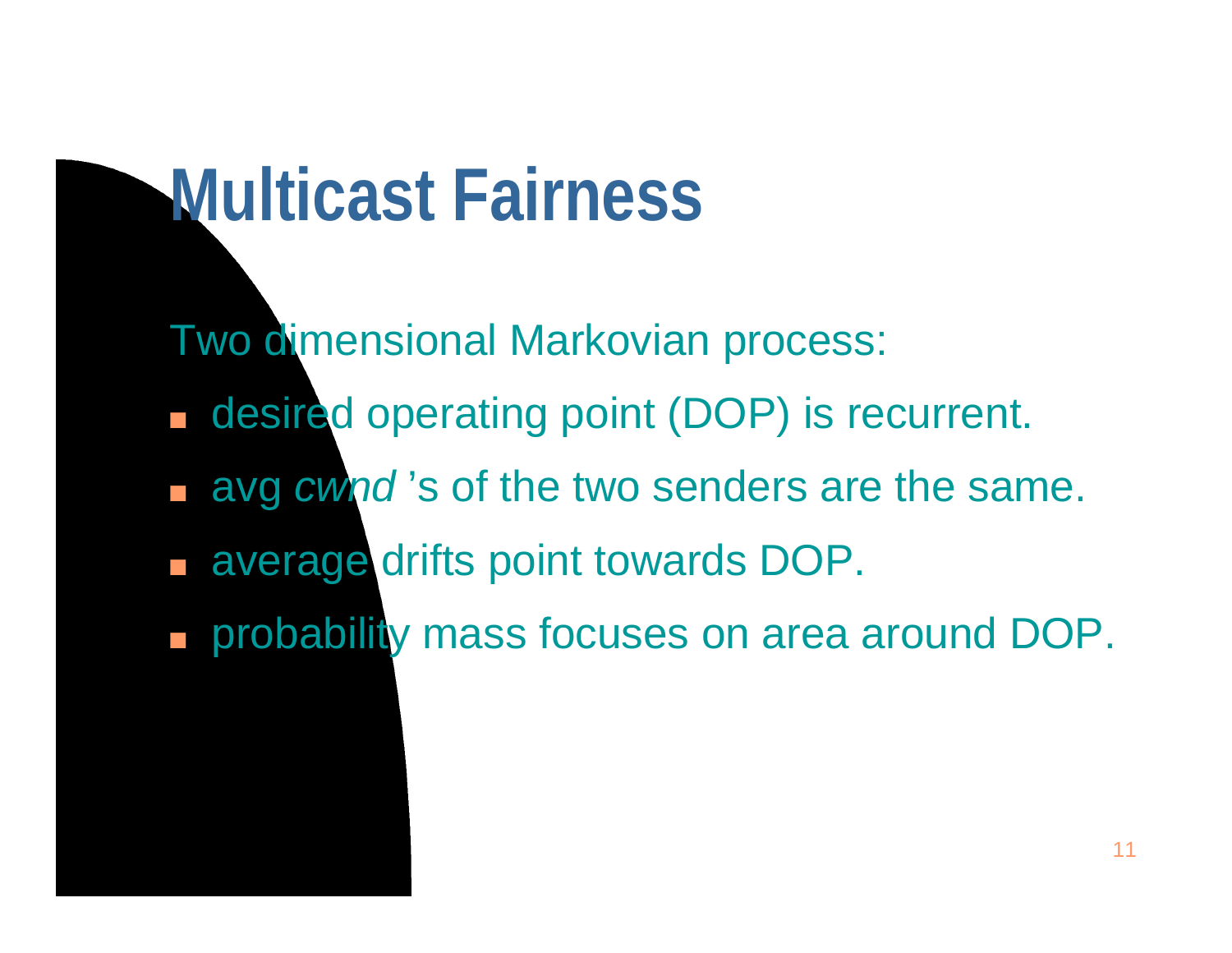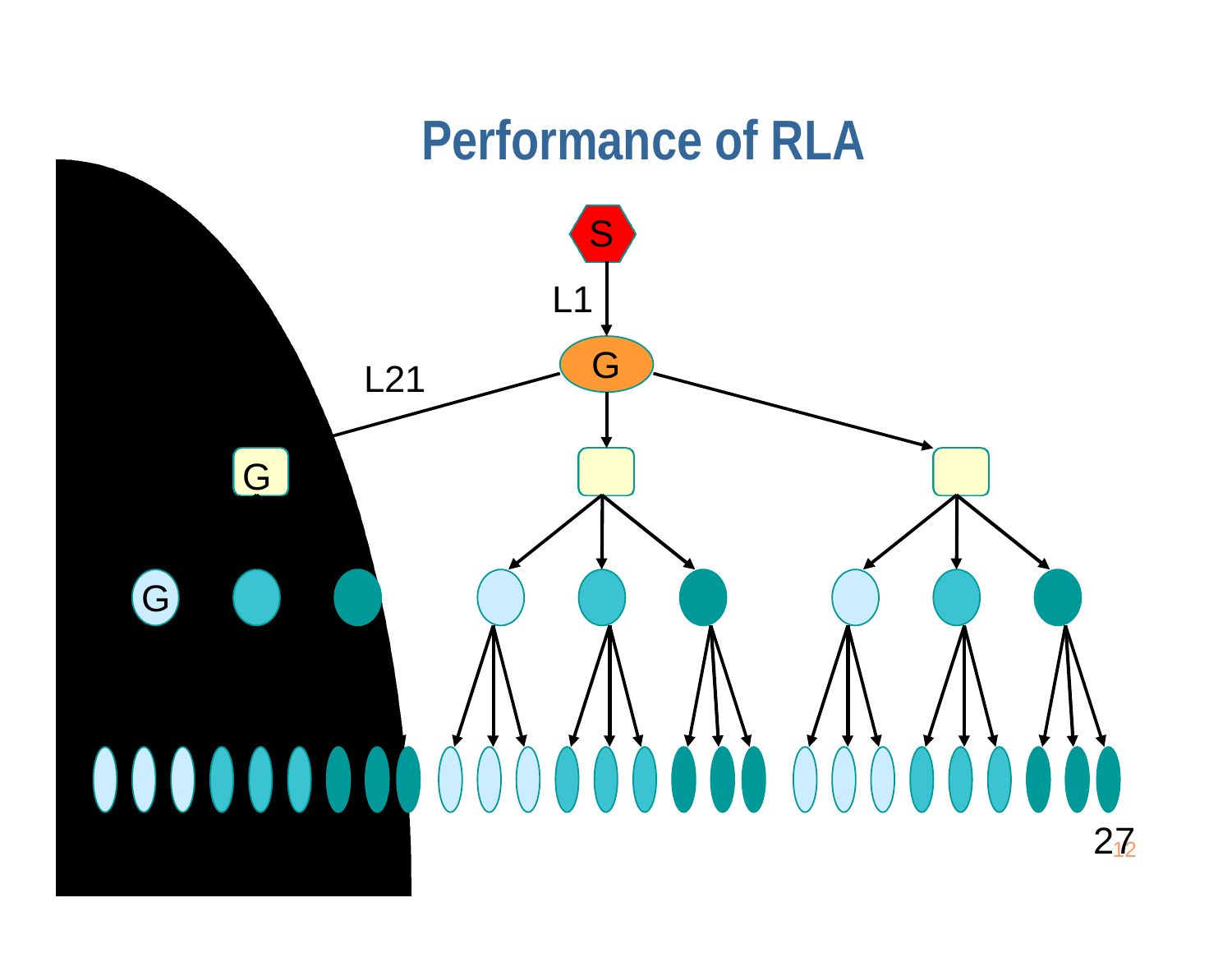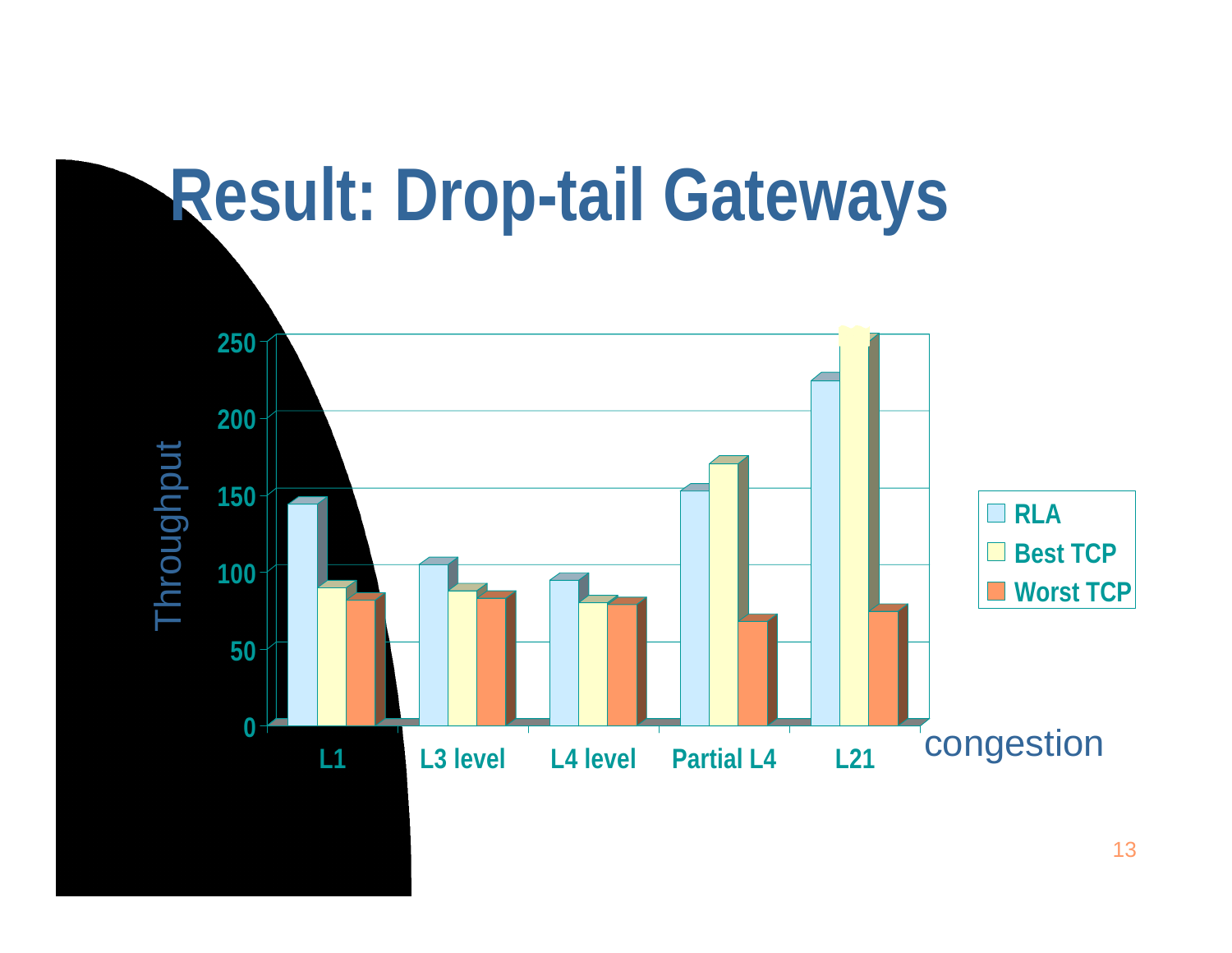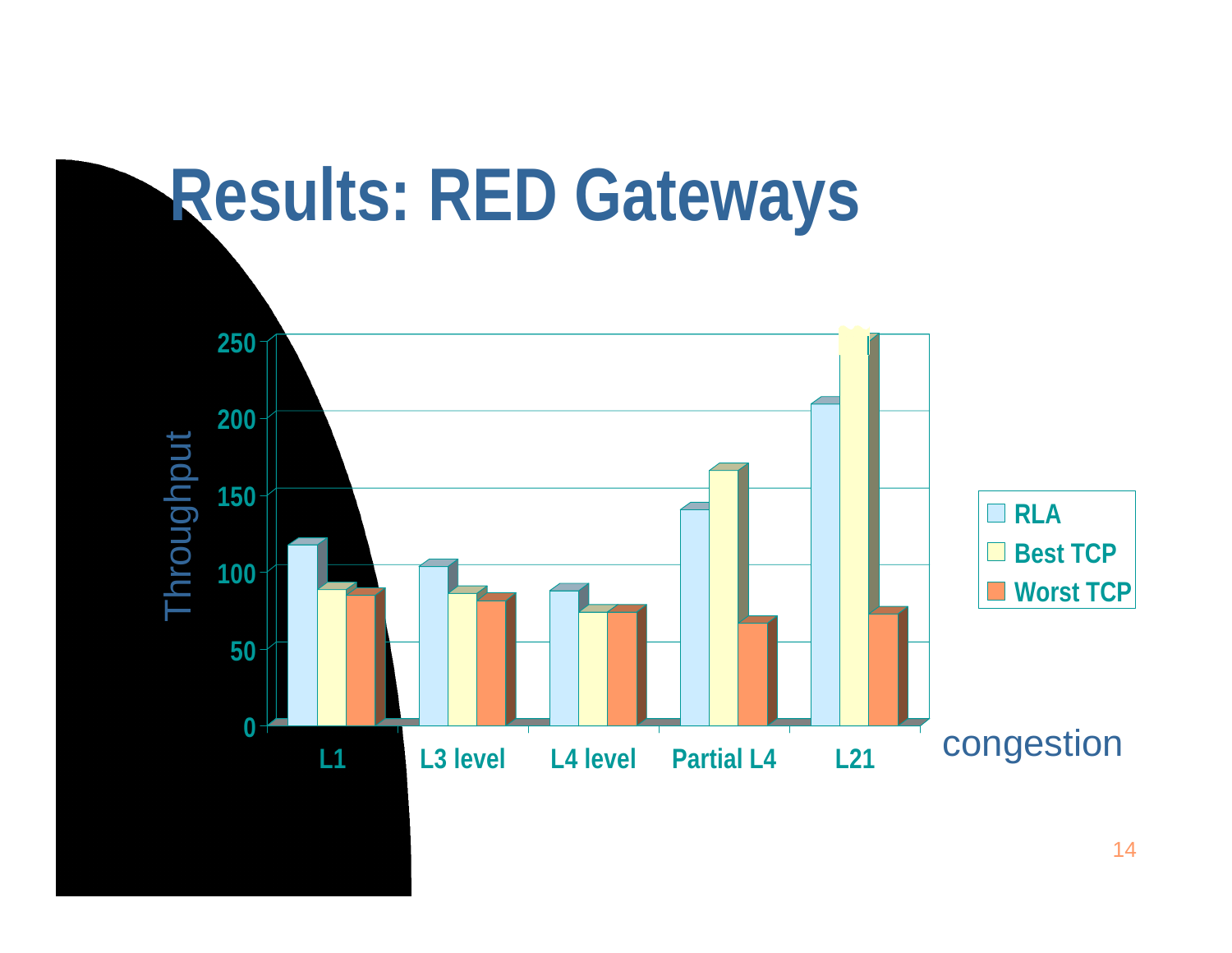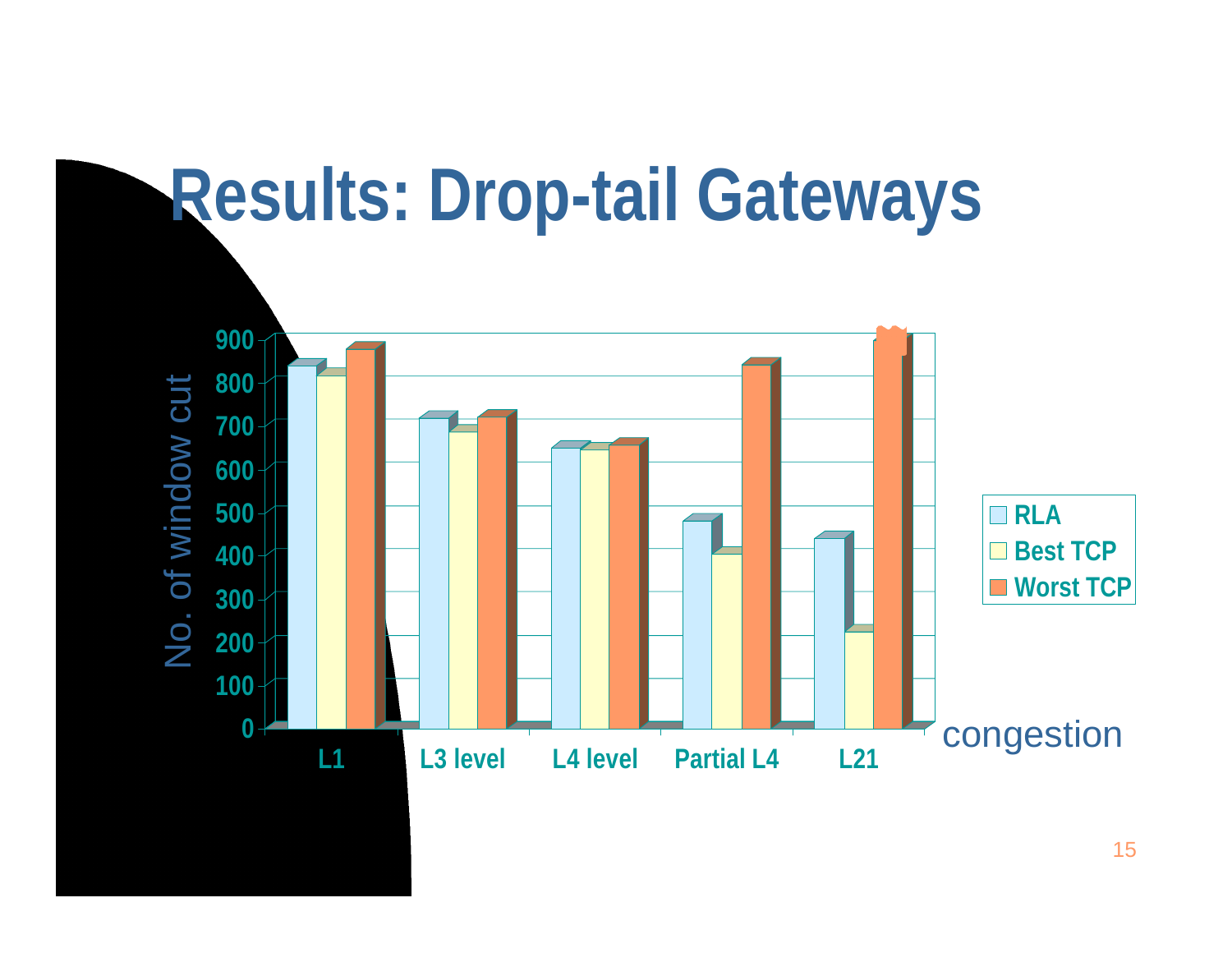#### **Results: Different RTTs**

**n** Generalized RLA:

<sup>u</sup> random listening threshold set to *( rtti / rttmax ) <sup>2</sup>/ n.*

**n Preliminary Performance:**